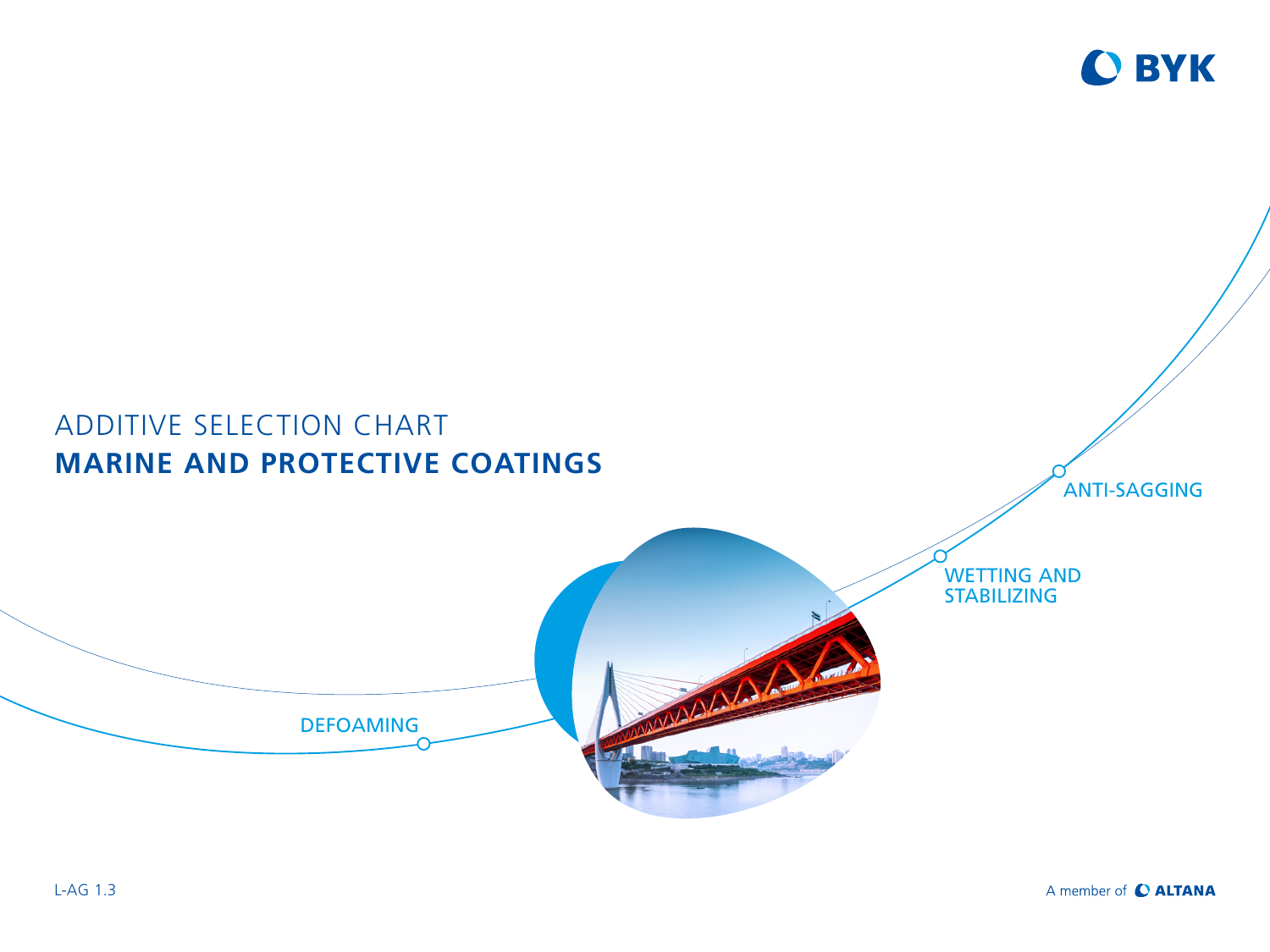## **Aqueous systems**

| <b>Application</b>                                                    | 2-pack epoxies,<br>epoxy component                                                | 2-pack epoxies,<br>amine component                                                                         | <b>Polyurethanes</b>                                                                                  | <b>Alkyd dispersions/</b><br>water-reducible alkyds                                 | <b>Acrylates</b>                                                              | <b>Intumescent coatings</b>                                                                                             |
|-----------------------------------------------------------------------|-----------------------------------------------------------------------------------|------------------------------------------------------------------------------------------------------------|-------------------------------------------------------------------------------------------------------|-------------------------------------------------------------------------------------|-------------------------------------------------------------------------------|-------------------------------------------------------------------------------------------------------------------------|
| <b>Wetting and</b><br>dispersing of<br>pigments and<br><b>fillers</b> | DISPERBYK-2012<br>DISPERBYK-2019<br>DISPERBYK-102 O<br>DISPERBYK-2018 $\circ$     | <b>DISPERBYK-2055●</b><br>DISPERBYK-2080<br>DISPERBYK-191 O<br>DISPERBYK-2012 O                            | DISPERBYK-2012<br>DISPERBYK-2015<br>DISPERBYK-190 O<br>DISPERBYK-2010 ○                               | DISPERBYK-2010<br>DISPERBYK-2080<br>DISPERBYK-180 ○<br>DISPERBYK-190 ○              | DISPERBYK-2010<br>DISPERBYK-2080<br>DISPERBYK-2015 O<br>DISPERBYK-2018 O      | <b>DISPERBYK-190 ●</b><br>DISPERBYK-2080<br>DISPERBYK-2012 O<br>DISPERBYK-2015                                          |
| Anti-sagging/<br>anti-settling                                        | RHEOBYK-440<br><b>RHEOBYK-H 7500 VF ●</b><br>OPTIGEL-CK O<br>RHEOBYK-7610 $\circ$ | RHEOBYK-440<br><b>RHEOBYK-M 2600 VF ●</b><br>OPTIGEL-WA O<br>RHEOBYK-7420 CA ○<br><b>RHEOBYK-7420 ET ○</b> | RHEOBYK-440 ●<br>RHEOBYK-7420 CA ●<br>RHEOBYK-7420 ET ●<br>RHEOBYK-H 6500 VF ○<br>RHEOBYK-H 7625 VF ○ | OPTIGEL-W 724 ●<br><b>RHEOBYK-H 3300 VF ●</b><br>OPTIGEL-CKO<br>RHEOBYK-H 6500 VF ○ | RHEOBYK-7610 ●<br><b>RHEOBYK-H 7500 VF ●</b><br>OPTIGEL-CK O<br>RHEOBYK-440 O | RHEOBYK-7600 ●<br><b>RHEOBYK-H 7500 VF ●</b><br>LAPONITE-S 482 $\circ$<br>RHEOBYK-7420 CA ○<br><b>RHEOBYK-7420 ET ○</b> |
| Defoaming/<br>air release                                             | Silicone-free:<br>BYK-012 ●<br>BYK-1711 ●<br>BYK-011 O<br>BYK-1740 ○              | Silicone-free:<br><b>BYK-011 ●</b><br>BYK-012 ●                                                            | Silicone-free:<br><b>BYK-011 ●</b><br>BYK-012 ●<br>BYK-1711 O                                         | Silicone-free:<br>BYK-1640 ●<br>BYK-011 O<br>BYK-1711 O                             | Silicone-free:<br>BYK-011 ●<br>BYK-012 ●<br><b>BYK-015</b> ○<br>BYK-1711 O    | Silicone-free:<br>BYK-012 ●<br>BYK-015 ●                                                                                |
|                                                                       | Silicone:<br>BYK-024 ●<br>BYK-1789 ●<br><b>BYK-093</b> ○<br>BYK-1780 ○            | Silicone:<br>BYK-024*1<br>BYK-1780 <sup>*1</sup> ○                                                         | Silicone:<br>BYK-028<br>BYK-1789 ●<br>$BYK-023$ $\circlearrowright$<br>BYK-024 O                      | Silicone:<br>BYK-024<br><b>BYK-028</b> ●<br>BYK-019 $*^2$ $\bigcirc$<br>BYK-093 O   | Silicone:<br>BYK-024<br>BYK-1789 ●<br>BYK-019 <sup>*2</sup> ○<br>BYK-028 O    | Silicone:<br>BYK-024<br>BYK-1780 ●<br><b>BYK-093</b> ○<br>BYK-1615 $\circ$                                              |
| <b>Substrate wetting/</b><br>leveling                                 | BYK-349 ●<br>BYK-3480 ●<br>BYK-346 ○<br>BYK-3481 O                                |                                                                                                            | BYK-346 ●<br>BYK-349 ●<br>BYK-348 ○<br>BYK-3455 ○                                                     | BYK-346<br>BYK-349 ●<br>BYK-348 O<br>BYK-3455 ○                                     | BYK-349 ●<br>BYK-3480 ●<br>$BYK-346$ $\circ$<br>BYK-3481 O                    |                                                                                                                         |
| <b>Adhesion</b>                                                       | BYK-4513 ●                                                                        | BYK-4513 ●                                                                                                 | BYK-4509 ●<br>BYK-4513 ●                                                                              | BYK-4509 ●<br>BYK-4513 ●                                                            | BYK-4509 ●<br>BYK-4513 ●                                                      |                                                                                                                         |

 $\bullet$  First recommendation  $\bullet$  Second recommendation

\*1 If silicone-containing additives are used in the amine component, it is recommended to check the storage stability due to the increased pH value.

\*2 Cyclic siloxane content ≥ 0.1%. Information on variants with a cyclic siloxane content (D4, D5, D6) of less than 0.1% can be found in the brochure B-G 6 at [www.byk.com/en/service/downloads/technical-brochures](http://www.byk.com/en/service/downloads/technical-brochures).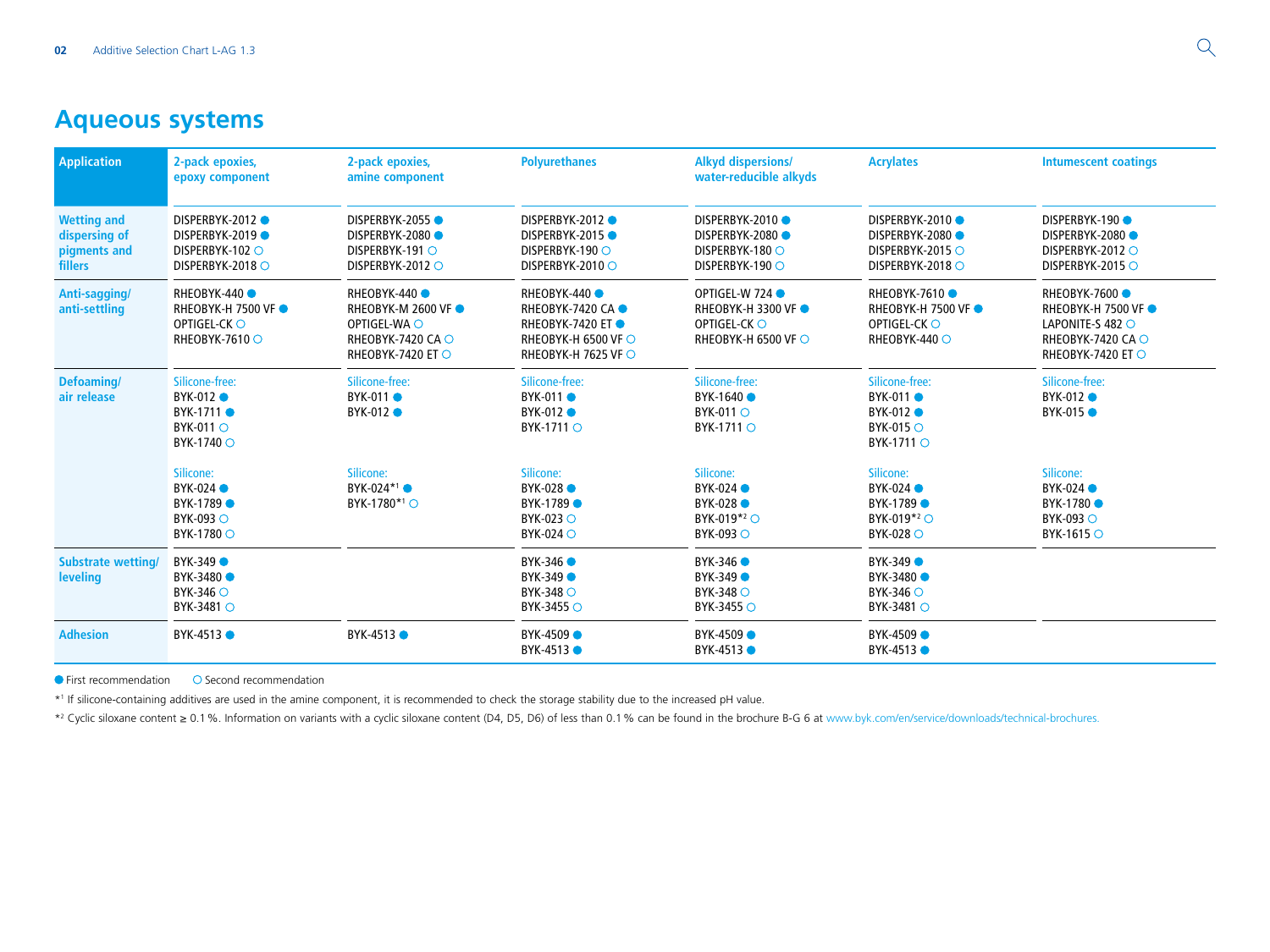## **Solvent-borne and solvent-free systems (1/2)**

| <b>Application</b>                                                               | 2-pack epoxies, conventional                                                                             | 2-pack epoxies, solvent-free                                                              | 2-pack polyurethanes                                                                              | 2-pack polyaspartics                                                                                   | <b>Ethyl silicates</b>                                                  |
|----------------------------------------------------------------------------------|----------------------------------------------------------------------------------------------------------|-------------------------------------------------------------------------------------------|---------------------------------------------------------------------------------------------------|--------------------------------------------------------------------------------------------------------|-------------------------------------------------------------------------|
| <b>Wetting and</b><br>dispersing of<br>pigments and<br><b>fillers</b>            | ANTI-TERRA-U <sup>O</sup><br>BYK-9076 ●<br><b>DISPERBYK-110●</b><br>DISPERBYK-2152 <sup>*4</sup> ●       | ANTI-TERRA-U 100<br>BYK-9076 •<br><b>DISPERBYK-111●</b><br>DISPERBYK-2152 <sup>*4</sup> ● | DISPERBYK-163*4<br>DISPERBYK-2155 <sup>*4</sup> ●<br>DISPERBYK-110 O<br>DISPERBYK-2055 ○          | DISPERBYK-2152 <sup>*4</sup><br>DISPERBYK-2155 <sup>*4</sup> ●<br>DISPERBYK-2013 O<br>DISPERBYK-2055 ○ | ANTI-TERRA-UO<br><b>DISPERBYK-103●</b><br>BYK-9076 ○<br>DISPERBYK-102 O |
| Anti-sagging/<br>anti-settling*3                                                 | <b>CLAYTONE-MPZ O</b><br>GARAMITE-1958<br><b>RHEOBYK-430 ○</b><br>RHEOBYK-7410 CA ○<br>RHEOBYK-7410 ET ○ | GARAMITE-1958<br>RHEOBYK-100<br>GARAMITE-7305 $\circ$                                     | <b>CLAYTONE-MPZ O</b><br>RHEOBYK-7410 CA ·<br>RHEOBYK-7410 ET ●<br>CLAYTONE-40 O<br>RHEOBYK-430 ○ | <b>CLAYTONE-APA O</b><br>GARAMITE-7303<br>CLAYTONE-40 O<br>RHEOBYK-430 O                               | <b>CLAYTONE-MPZ ●</b><br>GARAMITE-1958 O<br>GARAMITE-7303 O             |
| Defoaming/<br>air release                                                        | Silicone-free:<br>BYK-052 NO<br>BYK-1790 ●<br>BYK-1794 ●<br>$BYK-054$ $\circ$                            | Silicone-free:<br>BYK-1790 ●<br>BYK-1794 ●<br>BYK-A 535 O                                 | Silicone-free:<br>BYK-054<br>BYK-1794 ●<br>BYK-052 NO<br>BYK-1790 ○                               | Silicone-free:<br>BYK-052 NO<br>BYK-1790 ●<br><b>BYK-054 O</b>                                         | Silicone-free:<br>BYK-052 N ●                                           |
|                                                                                  | Silicone:<br>BYK-085 ●<br>BYK-A 530<br>BYK-1796 ○<br>BYK-1799 ○                                          | Silicone:<br>BYK-085 ●<br>BYK-1799 ●<br>BYK-1796 ○                                        | Silicone:<br><b>BYK-088 ●</b><br>BYK-077 O                                                        | Silicone:<br>BYK-1796 ●<br>BYK-1799 ●<br><b>BYK-085 ○</b>                                              | Silicone:<br>BYK-323 <sup>*5</sup> ●                                    |
| <b>Optimization of</b><br>surface properties<br>(substrate wetting,<br>leveling) | BYK-378 <sup>*5</sup><br>BYK-3760 ●<br>$BYK-354$ $\circ$<br>BYK-392 O                                    | BYK-333 O<br>BYK-378 <sup>*5</sup><br>$BYK-356$ $\circ$<br>BYK-3565 ○                     | BYK-333 ●<br>BYK-3760 ●<br>BYK-320 ○<br>BYK-358 NO                                                | BYK-323 <sup>*5</sup> ●<br>BYK-3760 ●<br>BYK-358 NO<br>BYK-378 <sup>*5</sup> ○                         | $BYK-323**$<br>BYK-3550 ●                                               |
| <b>Surface protection</b>                                                        | BYK-SILCLEAN 3701 <sup>*5</sup> ●                                                                        |                                                                                           | <b>BYK-SILCLEAN 3700 ●</b>                                                                        |                                                                                                        |                                                                         |
| <b>Adhesion</b>                                                                  | BYK-4511 ●                                                                                               |                                                                                           | BYK-4510 ●<br>BYK-4512 ●                                                                          | BYK-4511 ●                                                                                             |                                                                         |

 $\bullet$  First recommendation  $\bullet$  Second recommendation

\*3 To improve the rheological properties of organoclays and fumed silica, please contact **[TSMarineProtective.BYK.Wesel@altana.com](mailto:TSMarineProtective.BYK.Wesel%40altana.com?subject=).**

\*4 Also available as (organo) tin-free variant ("TF"). Information on tin-free variants can be found in the brochure B-AN 1 at [www.byk.com/en/service/downloads/technical-brochures](http://www.byk.com/en/service/downloads/technical-brochures).

\*5 Cyclic siloxane content ≥ 0.1%. Information on variants with a cyclic siloxane content (D4, D5, D6) of less than 0.1% can be found in the brochure B-G 6 at [www.byk.com/en/service/downloads/technical-brochures](http://www.byk.com/en/service/downloads/technical-brochures).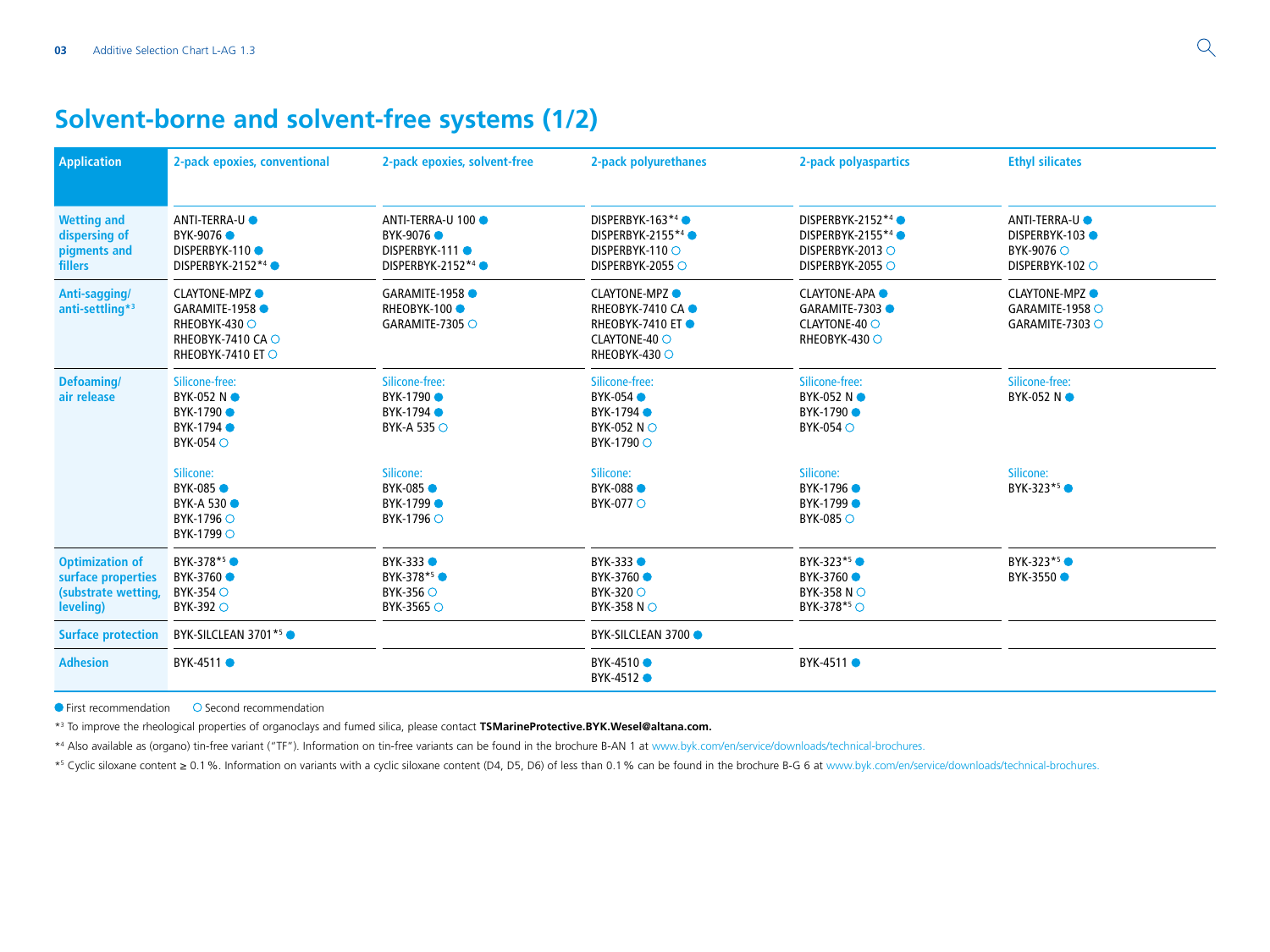## **Solvent-borne and solvent-free systems (2/2)**

| <b>Application</b>                                                               | <b>Alkyds</b>                                                                     | <b>Polysiloxanes</b>                                                             | <b>Fluorocarbons</b>                                                                           | <b>Chlorinated rubber,</b><br>vinyl resins, TPA                                 | <b>Intumescent coatings</b>                                                                                          |
|----------------------------------------------------------------------------------|-----------------------------------------------------------------------------------|----------------------------------------------------------------------------------|------------------------------------------------------------------------------------------------|---------------------------------------------------------------------------------|----------------------------------------------------------------------------------------------------------------------|
| <b>Wetting and</b><br>dispersing of<br>pigments and<br><b>fillers</b>            | ANTI-TERRA-U <sup>O</sup><br>DISPERBYK-108<br>ANTI-TERRA-203 O<br>DISPERBYK-102 O | DISPERBYK-2152 <sup>*4</sup> ●<br>BYK-9076 ○<br>BYK-P 104 S ○<br>DISPERBYK-110 O | DISPERBYK-161*4<br>DISPERBYK-2025<br>DISPERBYK-110 O<br>DISPERBYK-2055 O                       | DISPERBYK-118<br><b>DISPERBYK-142 ●</b><br>DISPERBYK-145 O<br>DISPERBYK-180 ○   | ANTI-TERRA-U <sup>O</sup><br>BYK-P 104 S $\bullet$<br>DISPERBYK-2070 ○<br>DISPERBYK-2152*4                           |
| Anti-sagging/<br>anti-settling*3                                                 | <b>CLAYTONE-40</b><br>GARAMITE-1958<br>RHEOBYK-100<br>RHEOBYK-7411 CA $\circ$     | <b>RHEOBYK-100 ●</b><br><b>RHEOBYK-7410 CA●</b><br><b>RHEOBYK-7410 ET●</b>       | <b>CLAYTONE-AF</b><br>RHEOBYK-430<br>GARAMITE-1958 O<br>RHEOBYK-7410 CA ○<br>RHEOBYK-7410 ET ○ | <b>CLAYTONE-AF</b><br>RHEOBYK-7410 CA ●<br>RHEOBYK-7410 ET ●<br>GARAMITE-1958 O | <b>RHEOBYK-7410 CA●</b><br><b>RHEOBYK-7410 ET●</b><br>GARAMITE-1958 $\circ$<br>RHEOBYK-100 O<br><b>RHEOBYK-430 ○</b> |
| Defoaming/<br>air release                                                        | Silicone-free:<br>BYK-052 NO<br><b>BYK-054 ●</b>                                  | Silicone-free:<br><b>BYK-054</b><br>BYK-1790<br>BYK-052 NO<br>BYK-1794 ○         | Silicone-free:<br>BYK-1790 ●<br>BYK-054 O<br>BYK-1794 O                                        | Silicone-free:<br>BYK-052 NO<br><b>BYK-054 ●</b>                                | Silicone-free:<br>BYK-052 NO<br>BYK-1794 ●                                                                           |
|                                                                                  | Silicone:<br><b>BYK-A 530 ●</b><br><b>BYK-077 O</b><br>BYK-1799 ○                 | Silicone:<br>BYK-085<br>BYK-1760 ●                                               | Silicone:<br>BYK-085 ●<br>BYK-1799 ●<br>BYK-088 O                                              | Silicone:<br><b>BYK-077 ●</b>                                                   | Silicone:<br>BYK-081<br><b>BYK-085</b>                                                                               |
| <b>Optimization of</b><br>surface properties<br>(substrate wetting,<br>leveling) | BYK-320 ●<br>BYK-354 ●<br>BYK-390 ○<br>BYK-392 O                                  | BYK-331*5<br>BYK-358 NO<br>BYK-320 ●                                             | BYK-310 ●<br>BYK-323 <sup>*5</sup> ●<br><b>BYK-320</b> ○                                       | <b>BYK-310</b> ●<br>BYK-331 <sup>*5</sup> ●<br>BYK-333 ●<br><b>BYK-399 ●</b>    |                                                                                                                      |
| <b>Surface protection</b>                                                        |                                                                                   |                                                                                  |                                                                                                |                                                                                 |                                                                                                                      |
| <b>Adhesion</b>                                                                  | BYK-4510 ●<br>BYK-4512                                                            |                                                                                  |                                                                                                |                                                                                 |                                                                                                                      |

 $\bullet$  First recommendation  $\bullet$  Second recommendation

\*3 To improve the rheological properties of organoclays and fumed silica, please contact **[TSMarineProtective.BYK.Wesel@altana.com](mailto:TSMarineProtective.BYK.Wesel%40altana.com?subject=).**

\*4 Also available as (organo) tin-free variant ("TF"). Information on tin-free variants can be found in the brochure B-AN 1 at [www.byk.com/en/service/downloads/technical-brochures](http://www.byk.com/en/service/downloads/technical-brochures).

\*5 Cyclic siloxane content ≥ 0.1%. Information on variants with a cyclic siloxane content (D4, D5, D6) of less than 0.1% can be found in the brochure B-G 6 at [www.byk.com/en/service/downloads/technical-brochures](http://www.byk.com/en/service/downloads/technical-brochures).